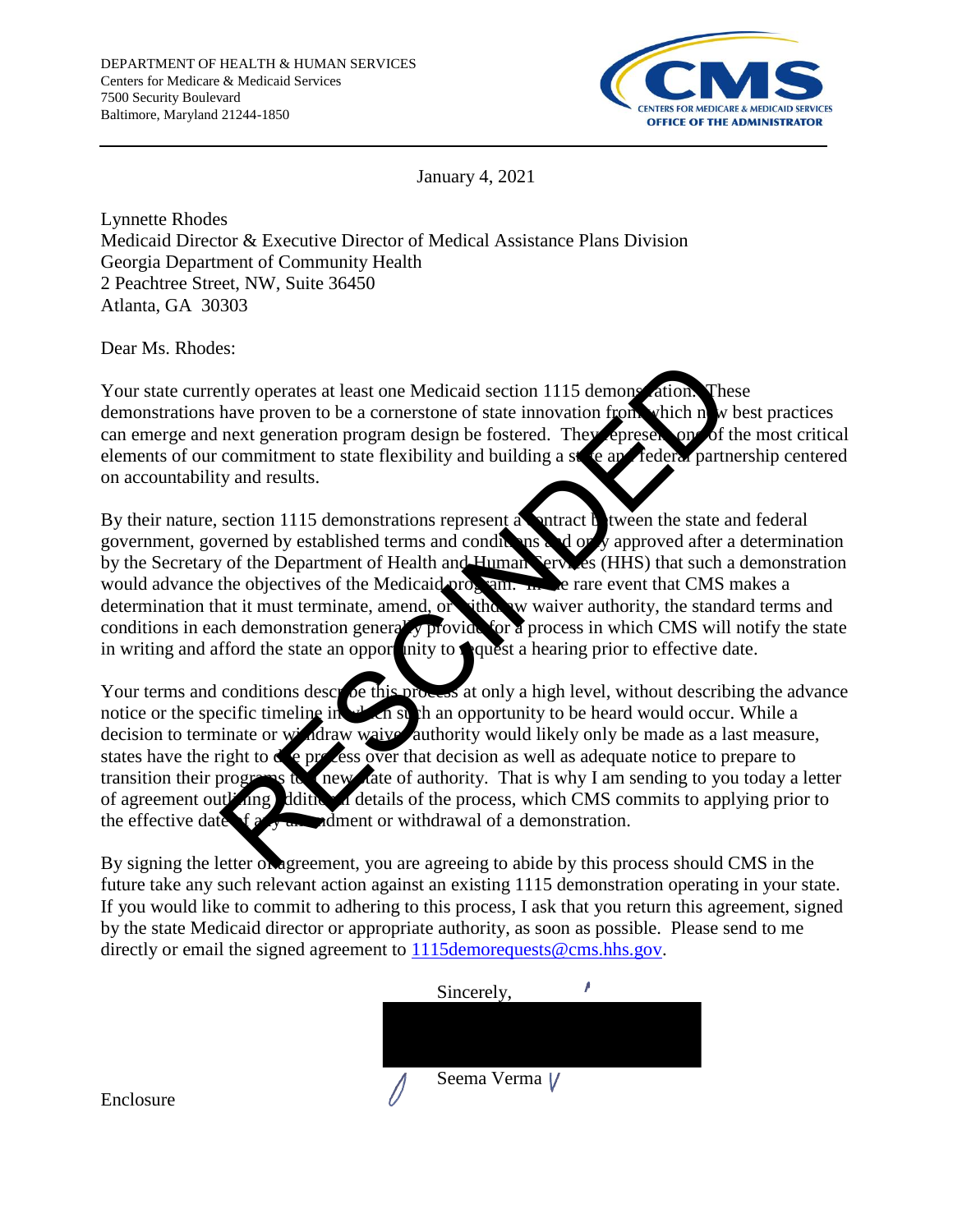## **CENTERS FOR MEDICARE & MEDICAID SERVICES**

## PROCEDURES FOR WITHDRAWING OR MODIFYING A SECTION 1115 DEMONSTRATION

CMS regulations state that each Section 1115 demonstration's Terms and Conditions "will detail any notice and appeal rights for the State for a termination, suspension or withdrawal of waivers or expenditure authorities."  $42 \text{ CFR}$   $\S$   $431.420(d)$  (3). While the precise language in each demonstration's Terms and Conditions varies slightly, these documents set forth only a general outline of the procedure to apply, for example: "CMS will promptly notify the State in writing of the determination and the reasons for the amendment and withdrawal, together with the effective date, and afford the State an opportunity to request a hearing to challenge CMS' determination prior to the effective date." This letter agreement sets forth the procedures the CMS commits to applying prior to the effective date of any amendment or withdrawal of a demonstration.

If CMS determines that it will either  $(1)$  suspend or terminate a demonstration in whole or in part because the State has materially failed to comply with the  $t_{\text{atm}}$  of the demonstration project, or (2) withdraw waivers or expenditure authorities based on a  $f$  ding that the demonstration project is not likely to achieve the statutory purposes, see 42 CFR  $\mathcal{L}(d)(d)$ –(2), CMS will promptly notify the affected State in writing of its determination and the reasons for the suspension, termination, amendment, or withdrawal. CMS will also provide  $a_n$  effective date for its determination and a schedule for a hearing to challenge CMS' determination. In and the reasons for the amendment and withdrawal, together with the State and opportunity to request a hearing to challenge. This letter greenent sets forth the procedures the CMS of the effective date of any amendment

In order to ensure that affected states have adequate notice and opportunity to be heard, CMS shall make the effective date for its determination no solution of 9 months after the date on which CMS transmits its determination to the affected State. The hearing and associated briefing shall adhere to the following schedule:

- Within 15 days of the date of  $C\Lambda$ S' determination, the affected State shall provide notice in writing to CMS that it assumes with CMS' determination and plans to invoke its right to a hearing as  $p \rightarrow f$  a preliminary appeal.
- $\bullet$  Within 9 days  $\bullet$  the date of CMS' determination, the affected State shall submit a written brief to CMS outlining the bases for its disagreement.
- Within 90 days of the date the State submits its written brief, CMS shall send a written response to the affected State responding to the major arguments raised by the State.
- Within 60 days of the date that CMS sends its written response, the State shall submit a written rebuttal responding to the major arguments raised by CMS.
- Within 45 days of the date that the State sends its written rebuttal, CMS shall hold a hearing and provide the State with an opportunity to be heard regarding its disagreement with CMS' determination.
- Following the hearing, CMS shall issue a written decision either modifying or finalizing its initial determination.